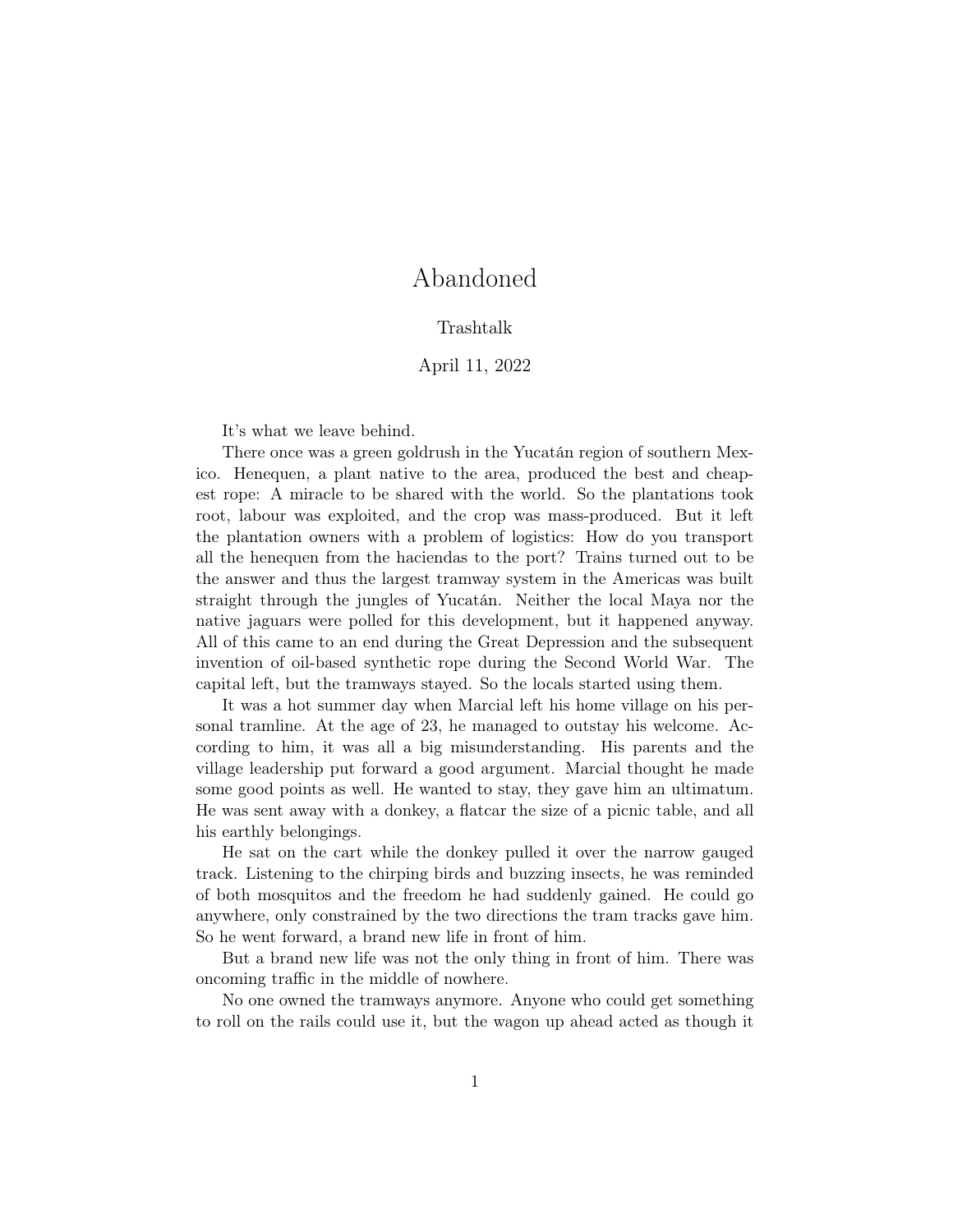owned all the tracks it had ever graced with its presence. It was a luxury model, with an enclosed cabin, curtains in front of the windows, and what sounded like a diesel engine. It was recently repainted yellow and it would've looked quite imposing if it hadn't been so small. The driver was a middleaged hacienda owner, who had elected not to wear his usual extravagant uniform during the mid-day heat. The only thing that tipped Marcial off was his gold-rimmed sombrero, which gave the man some shade.

There was only one track, and given the track record of the rich and powerful, Marcial would have to bend if he didn't want to be broken. His suspicions were confirmed when he saw a rifle leaning against the cabin wall, next to the driver. He dismounted his picnic table and tried derailing his cart, but it was too heavy to move without unloading it first. Meanwhile, the yellow cart had stopped in front of him and the hacienda owner stared at Marcial as though he could evaporate him with his eyes. After stopping, some shouting in the Proto-Indo-European climax of a language, known locally as American English, came from the cabin.

Marcial did not understand any of this, as he mostly spoke Maya and minimally spoke Spanish. Luckily the American was joined by the hacienda owner, who spoke a grand total of 3 languages: English, Spanish and Violence. He quickly demonstrated his proficiency with the last one when he stood up from his chair, grabbed the rifle behind him and pointed it at Marcial in one smooth motion.

"¡Muévete!" he shouted.

Marcial was stunned. He didn't want to be shot, but being shot in the back seemed worse somehow, so he also didn't want to turn around and continue to unload his cart.

The impasse was finally broken by the American, who'd grown tired of waiting. An elderly white man fully dressed in khaki survival gear stepped out on the driver's platform. He examined Marcial from his slight elevation. Marcial, meanwhile, noticed that he wore flip-flops.

"I believe we have just discovered civilization, Adrias," he said with a dishonest smile.

"Sí, señor Johnson, civilization. . . "

Marcial could only think back to the old M1 Garand that had taken him so long to get a hold of. He needed it for things like this, but it was taken away before he was banished.

"¡Vamos!" Adrias urged him once more.

That was enough to get Marcial moving. One by one, he removed his belongings from the flatcar, to make the whole thing light enough to derail.

"Adrias? Do you suppose we can ask it a question?"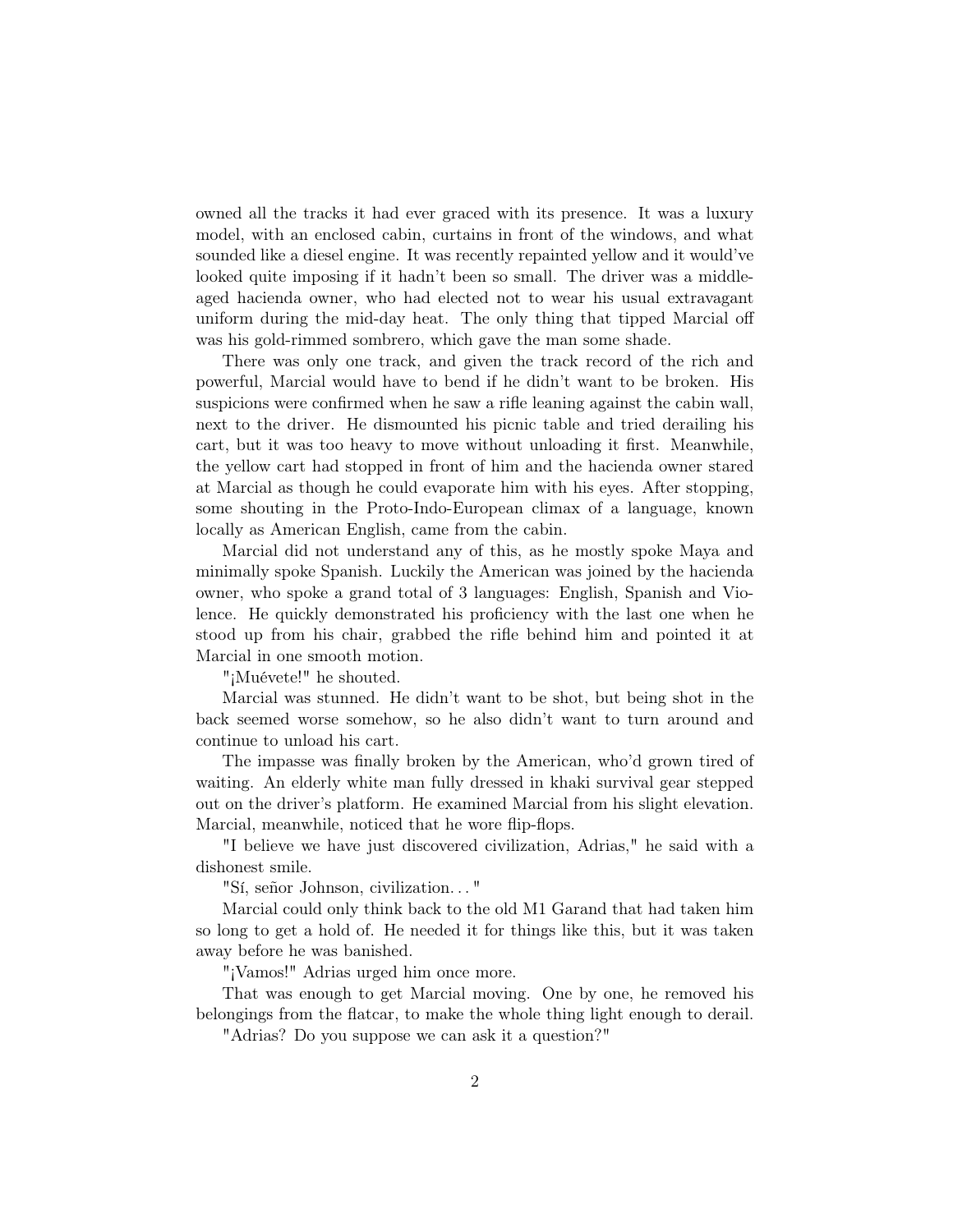"Claro, they're too stupid to lie."

"An interesting hypothesis! It would be interesting to take some skull measurements. . . " Johnson trailed off, but caught himself: "Later, first the question."

After two translations, Marcial came to understand that both men, but mainly Johnson, were looking for ancient Mayan temples to 'visit'. The command was shouted in his face and he was by no means enthused by this prospect, but he also didn't have much of a choice. If he played dumb, there was still a good chance Adrias would shoot him and leave him for the big cats to find. So he told the men to follow him. With Johnson and Adrias in toe, he backtracked over the tramline on foot and took a sharp right to travel the last leg over an animal trail.

When the temple came into view, Johnson looked shocked. Under his breath, he muttered something about "unknown forces of the universe". His eyes seemed to almost fall out of their sockets. Adrias hid his suprise a little better, but he also clearly had not seen anything like it before. To Marcial, the structure felt far away. He'd heard that the temple was more than 500 years old, but a lot had happened in the last 50 years. In a way, the gun that had pointed at him was a much closer historical touchstone than the crumbling temple complex that he had visited a couple of times when adventuring with friends. No one used the limestone structure anymore, it was too big to maintain and too old to safely use. Johnson did not care, of course, because he had just found an undiscovered ancient temple.

So Johson, followed by Adrias, dropped their decorum and rushed to the limestone pyramid. As they climbed the overgrown stairs, Marcial remembered how his mom always told him not to climb the temple. It was dangerous, she said, and disrespectful.

A pyramid is incredibly stable, it's roughly the shape rubble takes when a building collapses: Rubble can't collapse any further. But this pyramid was hollow in places, having rooms inside for religious rituals and preparations. That, combined with hundreds of years of deferred maintenance and the weight of two people and their egos, can really test the strength of a roof. So gravity once more asked the temple if that day was the day it finally returned to earth. And perhaps it was the thoroughly dried out and crumbling limestone, or maybe a sign from the god that was once praised there, but the roof caved in.

A loud rumbling swallowed the professor and the hacienda owner. They fell into the temple and were buried in an instant. A deafening silence soon followed. Marcial was robbed of his words for a moment. Then he yelled out in joy. Ecstatic he ran back to the tracks. And after regaining his composure